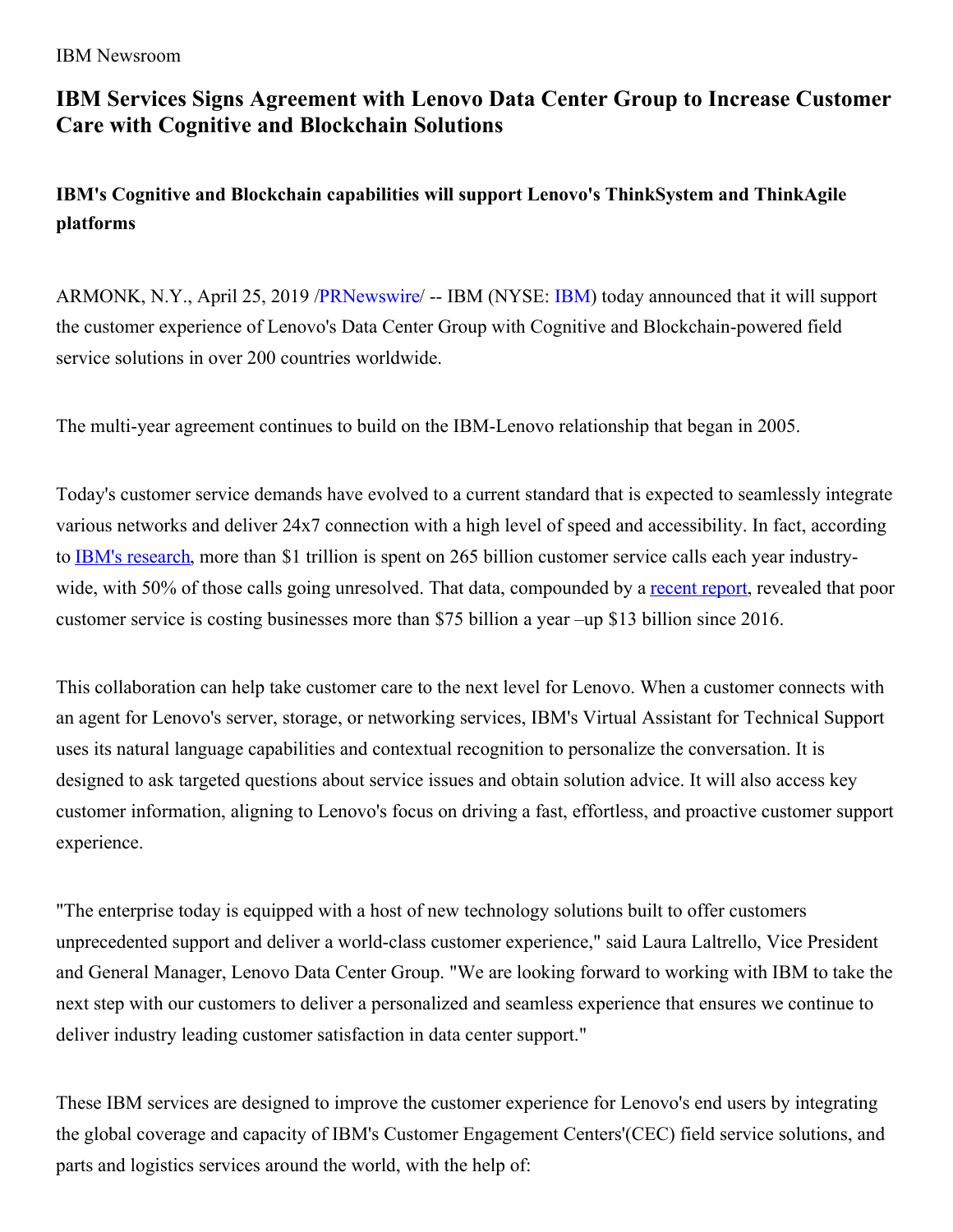- **Blockchain** to help create a more secure and transparent environment to process and monitor the purchase and distribution of critical hardware and software equipment for Lenovo's data centers.
- **Virtual Assistant for Technical Support** to use customer history and preferences, product manuals, technical documentation, and any other available information including FAQs, all within fingertip reach for call center agents.
- **Client Insight Portal** to provide data analytics and trend analysis with enhanced personalization, on screen alerting to identify troubled areas, and automated root cause logic.
- **Augmented Reality** to enable more than 19,000 field agents to help deliver a consistent client experience around the globe by allowing customers and technicians to share real-time video of machines requiring repair with fellow IBM professionals to help diagnose problems and illustrate the best practices to solve them.

"Data can have an unprecedented impact on the enterprise, and artificial intelligence can take customer service to a whole new level of personalization," said IBM General Manager of Technology Support and Services, Vivek Mahajan. "This global collaboration with Lenovo further strengthens our long-standing relationship and will help to empower technicians in every corner of the globe to help deliver service excellence using the power of Blockchain and Cognitive Computing."

IBM Technology Support Services receives more than 50 million service requests per year in over 200 countries worldwide, and provides proactive, reactive, on-site, and remote support for over 30,000 IBM and non-IBM products.

LENOVO is a trademark of Lenovo

The agreement between IBM and Lenovo was signed in IBM's Q1, 2019.

For more information on IBM Services, visit [https://www.ibm.com/services](https://c212.net/c/link/?t=0&l=en&o=2445448-1&h=3403270773&u=https%3A%2F%2Fwww.ibm.com%2Fservices&a=https%3A%2F%2Fwww.ibm.com%2Fservices) Follow @IBMServices on Twitter

**Media Contacts** Scott Cook IBM External Communications +1.312.669.4743 [scotty@us.ibm.com](mailto:scotty@us.ibm.com)